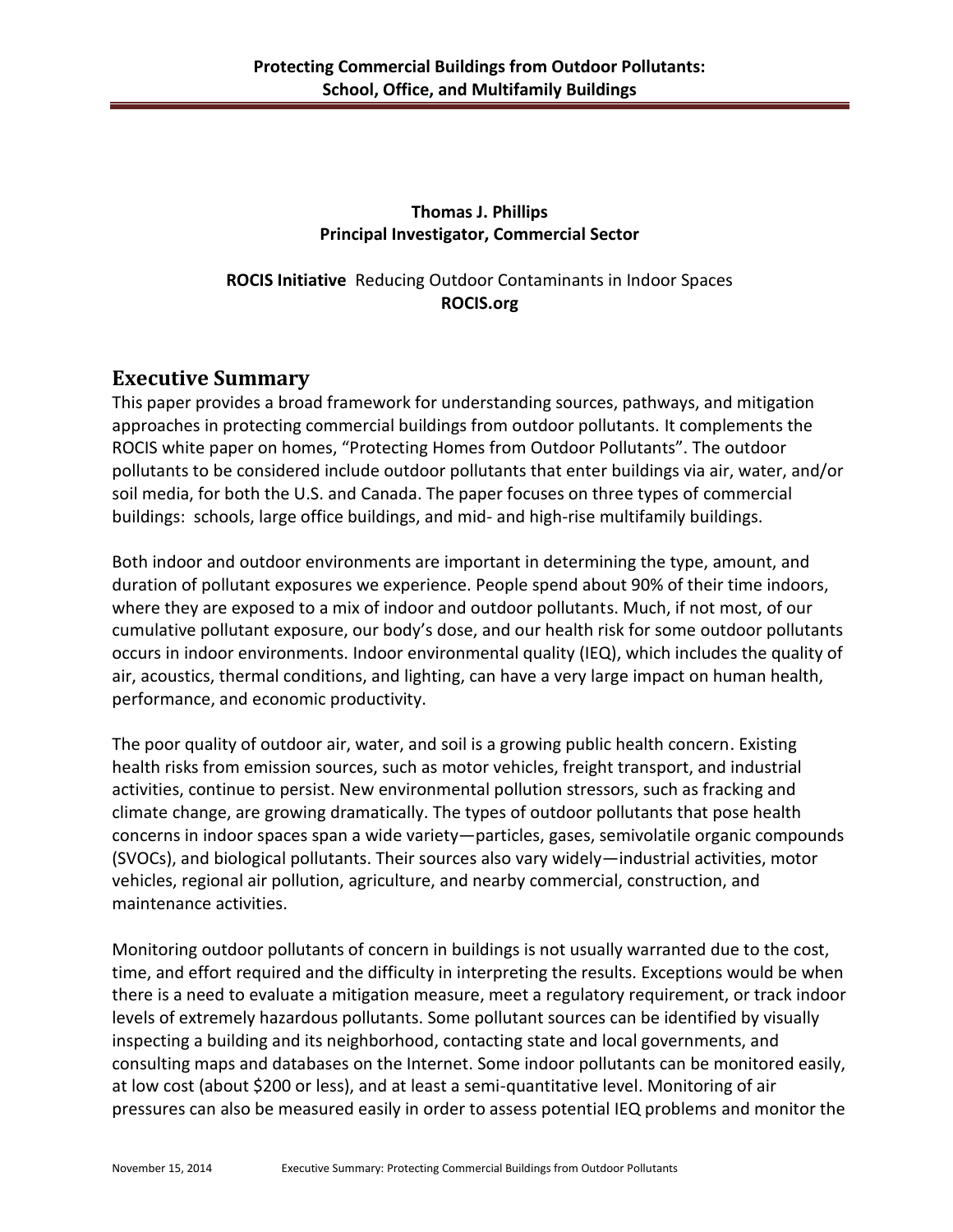performance of air filters and air pressure control of pollutant infiltration. Liability concerns from disclosing monitoring results have been raised, but the evidence to date indicates that exposure to liability is minimized by monitoring IEQ proactively, especially if best practices for managing IEQ are followed as well.

Some community groups have employed more expensive monitoring methods to test the outdoor and indoor air, water, and soil in their neighborhoods. Numerous low cost, small, portable sensors for real-time monitoring of indoor and outdoor air pollutants are being developed, and some should be available in the near-term for public use.

Several basic strategies can be used to mitigate pollutant entry in commercial buildings, each strategy with its own limitations, advantages, and disadvantages. The appropriate strategies will depend on the pollutants, their pathways into the building, the occupants, and cost considerations. Some strategies involve avoiding nearby sources by increasing setbacks of buildings from nearby pollutant sources, locating air intakes away from nearby sources, sealing air leaks, and keeping air intakes and air filters clean. Other strategies use active removal of pollutants by filtering or cleaning air, treating potable water, reducing soil track-in, and cleaning indoor surfaces. Air pressure is used to control intrusion of soil gases and air pollutants from adjoining spaces and below-grade foundations. Water treatment is used to remove radon and VOCs from drinking water.

When considering mitigation strategies, the interactions of building systems and the durability of the strategies must be considered. Systems interactions can cause moisture condensation, depressurization of sewage vents, and inadequate air flow to air filters and building spaces. The effectiveness of a strategy may decline over time, e.g., the rapid drop in the use of portable air cleaners reported in an asthma intervention study. A mix of strategies may often be the optimal solution, e.g., improved air sealing of the building enclosure along with improved air filtration enhances pollutant removal while also saving substantial amounts of energy and reducing cleaning costs.

In terms of IEQ improvements, data on the effectiveness of many of these mitigation strategies are limited or absent for commercial buildings. Control of soil gas (vapor) intrusion by subslab depressurization and air sealing is well documented and widely used in commercial and residential applications. The effectiveness of air filters in central air systems and portable air cleaners in reducing indoor PM is fairly well documented, but the data on the health impacts are limited and the results mixed. The effectiveness of houseplants and living walls in removing indoor air pollutants has not been well demonstrated. Other strategies such as building setback, air intake location, and reducing ventilation during high pollution periods are widely used and considered best practice, but documentation of their effectiveness is limited.

In conclusion, ample opportunities are available for reducing the infiltration and intrusion of outdoor pollutants into buildings and thereby reducing the health impacts, especially for vulnerable populations. Several mitigation strategies are well characterized and commonly used, while other strategies have little or no test data on their effectiveness in commercial buildings.